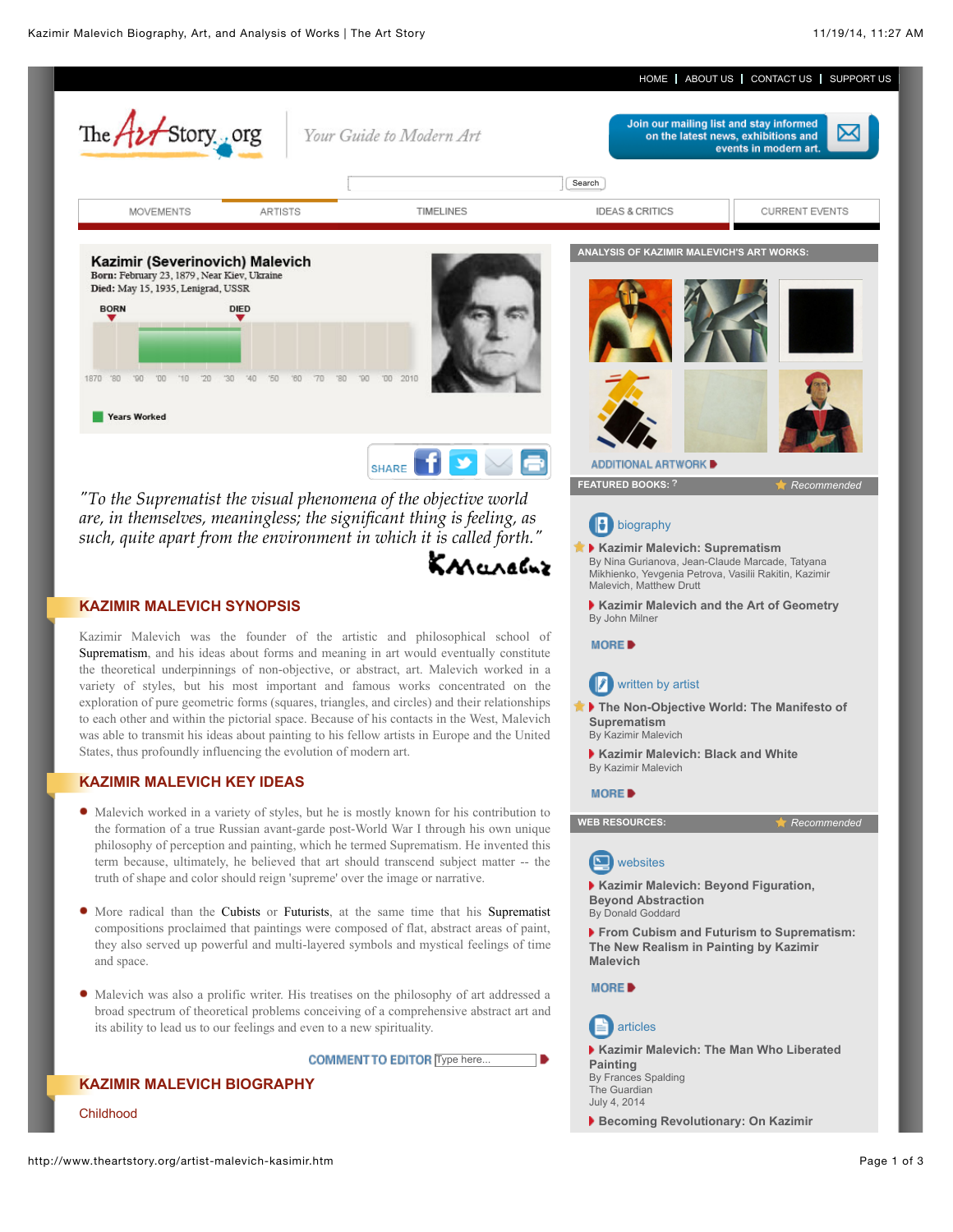Malevich was born in Ukraine to parents of Polish origin, who moved continuously within the Russian Empire in search of work. His father took jobs in a sugar factory and in railway construction, where young Kazimir was also employed in his early teenage years. Without any particular encouragement from his family, Malevich started to draw around the age of 12. With his mind set firmly on an artistic career, Malevich attended a number of art schools in his youth, starting at the Kiev School of Art in 1895.

#### **MORE**

## **KAZIMIR MALEVICH LEGACY**

Malevich conceived of Suprematism prior to the 1917 Revolution, but its influence was already significant amongst the Russian avant-garde. Malevich's use of nonrepresentational imagery and his interest in dynamic geometrical form in pictorial space influenced the art of Lyubov Popova, Alexander Rodchenko, and El Lissitzky. In 1922, the artist devised his three-dimensional Suprematist works, called *arkhitektony*, which were studies in architectural form. Some of Malevich's ideas were exported to the West through the exhibition of these Suprematist models for Utopian towns in Poland and Germany, where the avant-garde discourse would incorporate Malevich's theoretical perspectives on abstraction. Malevich made only one trip to the West in 1927, accompanied by a number of Suprematist canvases, which were exhibited at the Stedelijk Museum in Amsterdam, where they were subsequently seen by many European artists. In Warsaw, Malevich met with artists who had studied with him in Vitebsk, and whose work was heavily influenced by Malevich's monochrome works. More broadly, Malevich's influence is evident in the work of later artists in Europe and particularly the United States whose work consists of totally abstract shapes that represent technology, universality, or spirituality -- all ideas stemming from Malevich. Thus, through both his art and his writing, Malevich paved the way for many generations of later abstract artists -- especially Ad Reinhardt and all Minimalist art -- to free themselves from reliance upon the real world.

*Original content written by [Ivan Savvine](http://www.theartstory.org/about_us.htm#savvine)* Edited and published by The  $A2$  Story Foundation

**COMMENT TO EDITOR** Type here...

## **KAZIMIR MALEVICH QUOTES**

"Academic naturalism, the naturalism of the Impressionists, Cezanneism, Cubism, etc., all these, in a way, are nothing more than dialectic methods which, as such, in no sense determine the true value of an art work."

"Feeling is the determining factor ... and thus art arrives at non-objective representation through Suprematism."

"No more 'likenesses of reality,' no idealistic images, nothing but a desert!"

"Suprematism is the rediscovery of pure art which, in the course of time, had become obscured by the accumulation of "things"."

"The black square on the white field was the first form in which nonobjective feeling came to be expressed. The square  $=$  feeling, the white field  $=$  the void beyond this feeling."



**[Malevich](http://www.e-flux.com/journal/becoming-revolutionary-on-kazimir-malevich/)** By Boris Groys e-flux September 2013

**MORE** 



**[Kazimir Malevich Paintings at the "0.10"](http://www.moma.org/explore/multimedia/audios/339/4316) Exhibition, 1915**

**[Kazimir Malevich, Suprematist Composition:](http://www.moma.org/explore/multimedia/audios/371/5899) White on White, 1918**

# **PTT** video clips

- **[Kazimir Malevich and the Russian Avant-](http://vimeo.com/79083756)Garde at the Stedelijk Museum**
- **[Malevich and the American Legacy at](http://www.gagosian.com/exhibitions/march-03-2011--malevich-and-the-american-legacy) Gagosian Gallery**

### MORE<sup>D</sup>



**[Breaking Free of the Earth: Kazimir Malevich](http://www.amazon.com/gp/product/B000007TT7/ref=as_li_tf_tl?tag=tharst-20) 1878-1935 (1990)**

### **STAY INFORMED:**

Connect with Art Story to get the significant news and keep track of the important exhibitions end events in modern art. We send a newsletter to our email list on a quarterly basis, but we update the Facebook and Twitter feeds much more regularly.



**[Follow us on Twitter](http://twitter.com/TheArtStory)**

**DONATE:**



[We need your donation to maintain and grow The Art](http://www.theartstory.org/donate.htm) Story Foundation. **[Click here to help us](http://www.theartstory.org/donate.htm)**